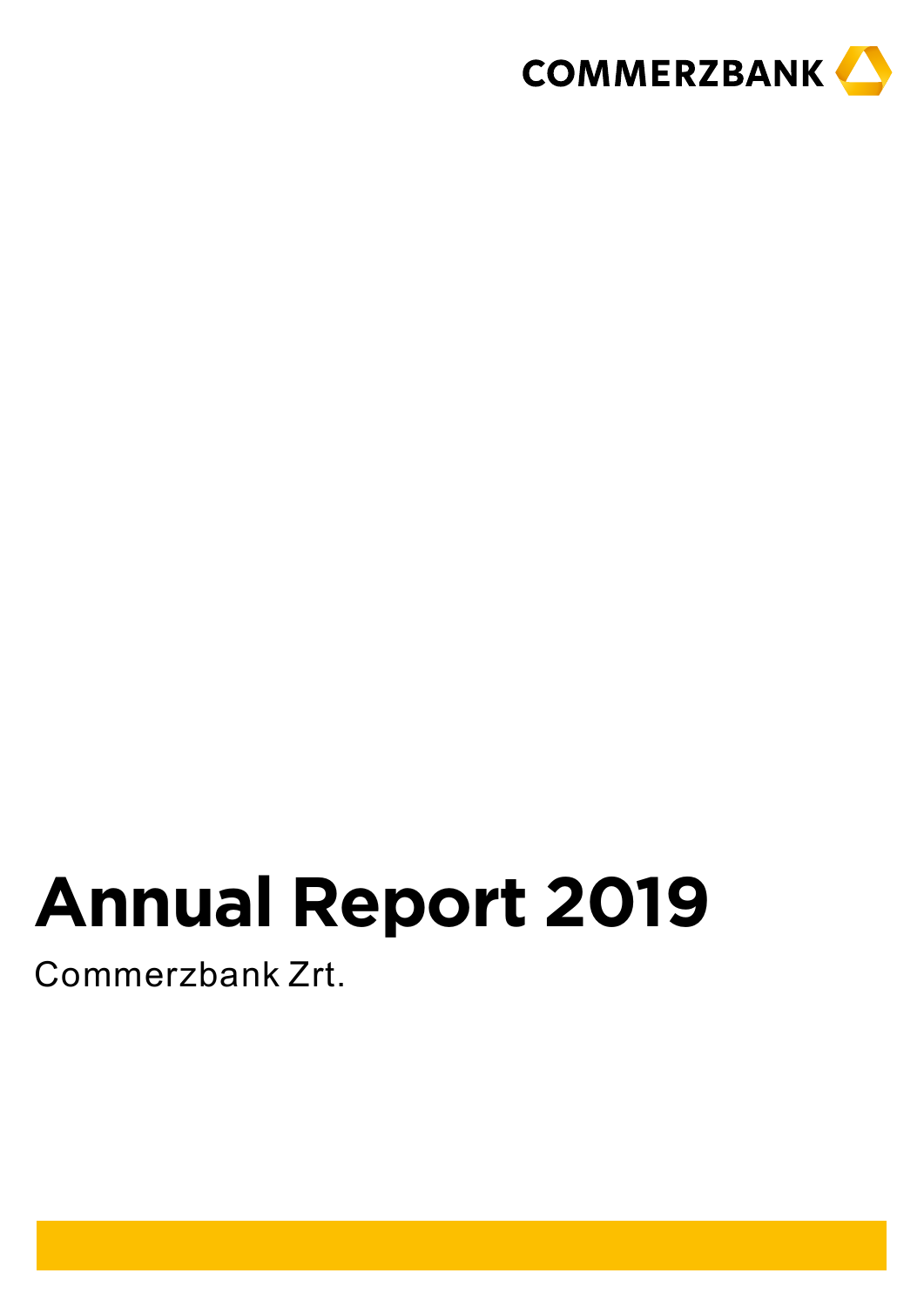## **Balance Sheet**

as at 31stDecember, 2019

| <b>ASSETS</b> (HUF thousand)                                      | 31.12.2019   | 31.12.2018  |
|-------------------------------------------------------------------|--------------|-------------|
| Cash, cash equivalents at central banks and other demand deposits | 45,641,747   | 79,287,860  |
| Financial assetsheld for trading                                  | 4,960,654    | 2,609,734   |
| Financial assets at fair value through other comprehensive income | 62,894,655   | 47,649,549  |
| Financial assets at amortised cost                                | 279,268,801  | 155,592,049 |
| Tangible assets                                                   | 2,158,629    | 2,284,450   |
| Intangible assets                                                 | 3,020,338    | 2,081,365   |
| Current tax assets                                                | 174,102      | 128,642     |
| Deferred tax assets                                               | $\mathbf{0}$ |             |
| Other assets                                                      | 336,237      | 142,473     |
| <b>TOTAL ASSETS</b>                                               | 398,455,163  | 289,776,122 |

| <b>LIABILITIES</b> (HUF thousand)                | 31.12.2019   | 31.12.2018  |
|--------------------------------------------------|--------------|-------------|
| Financial liabilities held for trading           | 5,725,323    | 3,281,846   |
| Financial liabilities measured at amortised cost | 359,860,018  | 255,052,206 |
| Provisions                                       | 78,339       | 521,787     |
| Current tax liabilities                          | $\mathbf{0}$ | $\mathbf 0$ |
| Deferred tax liabilities                         | 161,051      | 96,668      |
| Other liabilities                                | 2,103,234    | 1,366,736   |
| <b>TOTAL LIABILITIES</b>                         | 367,927,965  | 260,319,243 |

| <b>EQUITY</b> (HUF thousand)              | 31.12.2019                          | 31.12.2018  |
|-------------------------------------------|-------------------------------------|-------------|
| Share capital                             | 2,466,916                           | 2,466,916   |
| Share premium                             | 3,265,397                           | 3,265,397   |
| Accumulated other comprehensive income    | 790,696                             | 559,307     |
| Retained earnings                         | 22,769,438                          | 22,163,652  |
| Statutory reserves                        | 395,821                             | 275,629     |
| Profit or loss                            | 1,201,919                           | 725,978     |
| (-) Interim dividend                      | 362,989<br>$\overline{\phantom{a}}$ |             |
| <b>TOTAL EQUITY</b>                       | 30,527,198                          | 29,456,879  |
| <b>TOTAL EQUITY AND TOTAL LIABILITIES</b> | 398,455,163                         | 289,776,122 |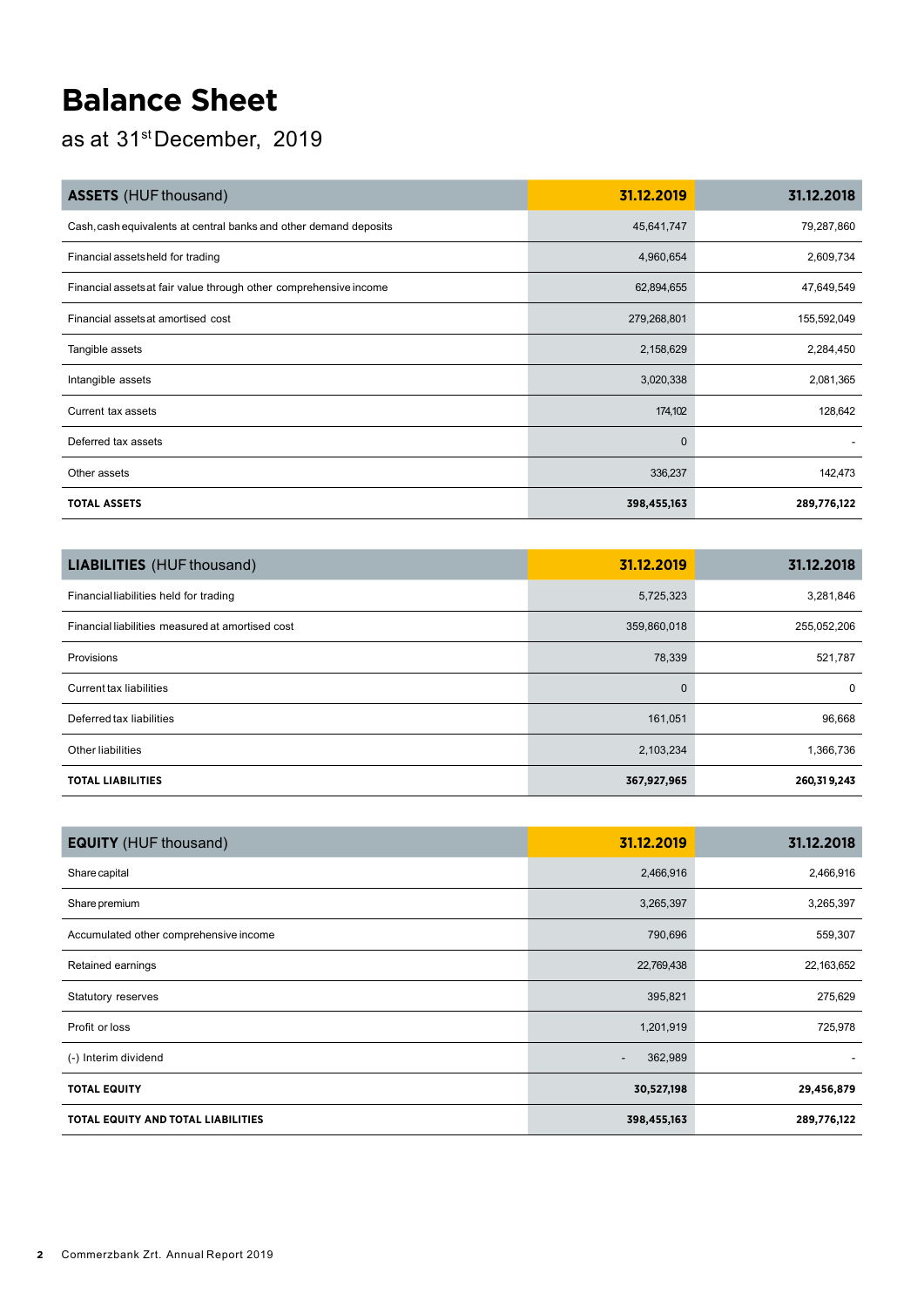## Income Statement for the year ended 31<sup>st</sup>December, 2019

| <b>STATEMENT OF PROFIT OR LOSS (HUF thousand)</b>                                                                            | 2019      | 2018                      |
|------------------------------------------------------------------------------------------------------------------------------|-----------|---------------------------|
| Interest income using the effective interest rate                                                                            | 4,543,848 | 3,522,220                 |
| (Interest expenseusing the effective interest rate)                                                                          | 958,879   | 589,560                   |
| Interest income for items at fair value through profit and loss                                                              | 501,527   | 82,090                    |
| (Interest expensefor items at fair value through profit and loss)                                                            | 1,021,860 | 922,446                   |
| Net interest income                                                                                                          | 3,064,636 | 2,092,304                 |
| Fee and commission income                                                                                                    | 3,923,451 | 3,625,829                 |
| (Fee and commission expenses)                                                                                                | 702,153   | 438,803                   |
| Net fee and commission income                                                                                                | 3,221,298 | 3,187,026                 |
| Net gains/losses from derecognition of financial assets and liabilities not measured<br>at fair value through profit or loss | 1,428,952 | 150,961                   |
| Net gains/losses from financial assets and liabilities held for trading                                                      | 195,139   | 505,415                   |
| Net gains/losses from FX translation differences                                                                             | 1,502,078 | 1,319,257                 |
| Net gains/losses from derecognition of non-financial assets                                                                  | 7,317     | 203                       |
| Other operating income                                                                                                       | 156,144   | 129,381                   |
| (Other operating expenses)                                                                                                   | 17,504    | 62,110                    |
| <b>NET OPERATING INCOME</b>                                                                                                  | 9,558,060 | 7,322,031                 |
| (Administrative expenses)                                                                                                    | 7,229,300 | 6,775,846                 |
| (Depreciation and amortisation)                                                                                              | 594,709   | 249,481                   |
| (Gains/losses from provisions)                                                                                               | 447,815   | 668,226                   |
| (Impairment lossesor (-) gains on financial assetsnot measured at fair value<br>through profit or loss)                      | 544,834   | 160,311<br>$\overline{a}$ |
| (Impairment losses or (-) gains on non-financial assets)                                                                     | 105,384   |                           |
| <b>PROFIT OR (-) LOSS BEFORE TAX FROM CONTINUING OPERATIONS</b>                                                              | 1,531,648 | 1,125,241                 |
| (Tax expenseor (-) income related to profit or loss from continuing operations)                                              | 329,729   | 399,263                   |
| <b>PROFIT OR (-) LOSS AFTER TAX FROM CONTINUING OPERATIONS</b>                                                               | 1,201,919 | 725,978                   |
| Profit or (-) loss after tax from discontinued operations                                                                    |           |                           |
| <b>PROFIT OR (-) LOSS FOR THE YEAR</b>                                                                                       | 1,201,919 | 725,978                   |